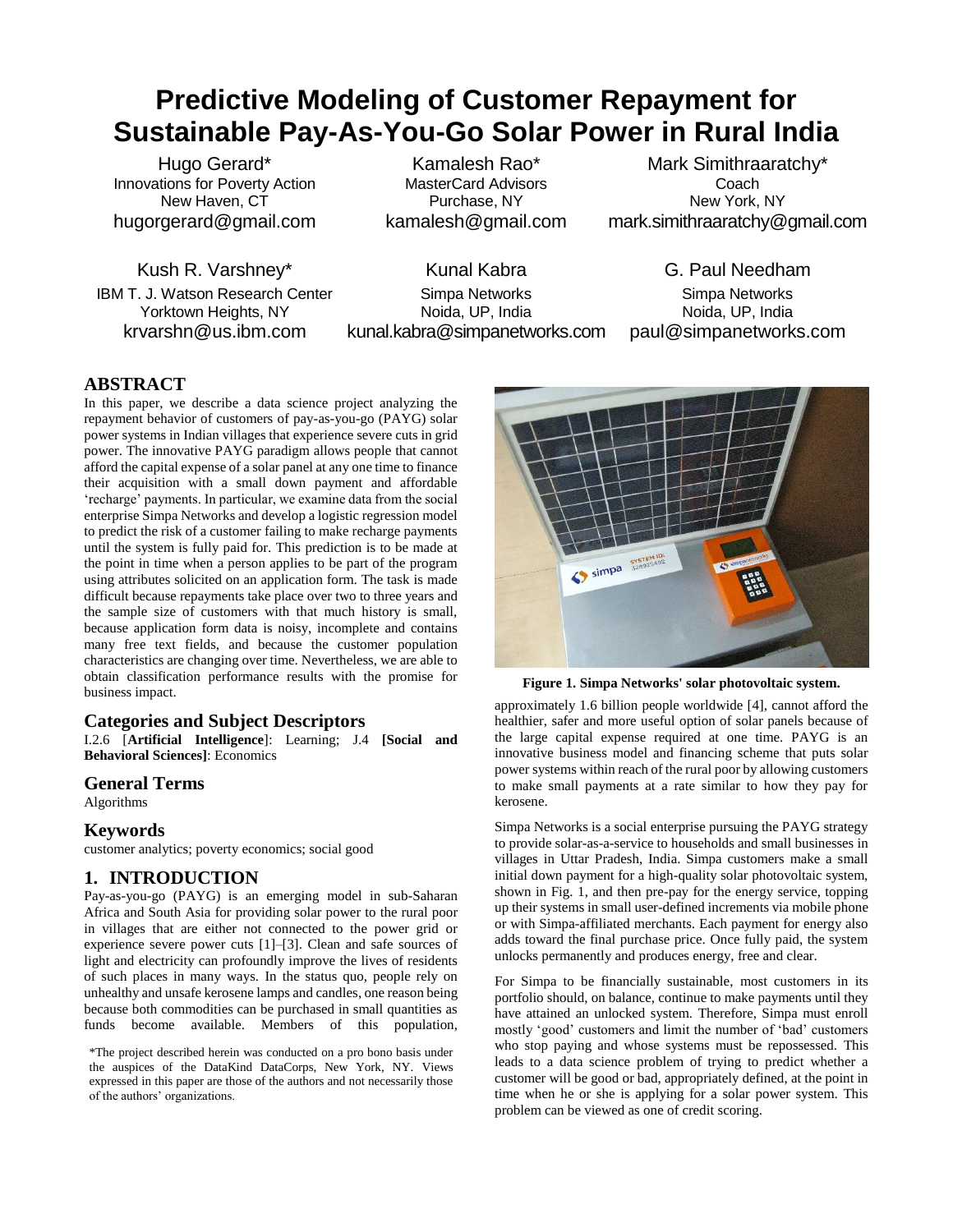Credit scoring is one of the early successful examples of predictive analytics and has been primarily approached through supervised machine learning techniques [5], [6]. However, it should be noted that most of the literature has focused on applications in which: 1) the customers are either from developed countries or from non-poor urban sections of developing countries, 2) the credit score does not depend on how a loan will be utilized, and 3) data is available on historical repayments of individuals from a range of sources. Herein, we examine the unique setting of the rural poor in India with a specific purpose for the credit: a photovoltaic system, and we only have access to data solicited in an application form. Nevertheless, we also approach the problem through supervised learning.

The remainder of the paper is organized as follows. In Section 2, we give more details on Simpa's business processes as well as how model predictions of good and bad customers can be used in various ways. In Section 3, we analyze customer repayment data and develop a concrete definition of good and bad customers to be used as a response variable for a supervised classification task. Section 4 discusses characteristics of the application form data as well as how we clean that data and derive new features from the raw application form attributes. Section 5 discusses the machine learning algorithm and presents empirical results. We conclude in Section 6 with a summary and several recommendations for the future.

# **2. BACKGROUND AND OBJECTIVE**

As mentioned in Section 1, Simpa uses an application form to screen potential customers. The form is quite extensive and contains a large number of free-text fields. The information is entered into a web-based form, shown in Fig. 2, resulting in data known as digital customer application form (DCAF). The form is often completed by Simpa's urja mitra (sales agent) because of illiteracy or limited literacy in English of potential customers. The English proficiency of urja mitras is also sometimes less than fluent. Simpa's credit team also telephones the applicant, and in certain cases visits the applicant, to verify the information and ensure that he or she understands the risks and benefits of the loan.

The credit team approves or rejects these applications using its existing credit scoring model and some simple criteria that were developed during the early phases of the business. Potential customers are approved if it is believed that they are likely to make their repayments and rejected otherwise. It is up to the team to decide on the level of risk they want in their portfolio of customers, which determines the implicit threshold between good and bad applicants.

Once an application is approved, a system is delivered and installed at the customer's site. A typical system can power two or three lights and a fan. The physical device does not allow electricity to be drawn unless the customer has prepaid for energy days through their mobile device. A prepayment is known as a 'recharge,' to mirror the term used for prepayments of mobile phone minutes. The system enters a locked state once the paid for energy days have been exhausted. The typical prepayment amount is 30 energy days and customers are given a 5 day grace period. Once the system is fully paid for, typically in 2 or 3 years, it remains unlocked to deliver electricity without further payment. If a customer fails to make payments for a long time, the system is repossessed. Each activity, including delivery, activation, recharge, maintenance, unlocking, and repossession, are recorded with a timestamp in a revenue management system (RMS).

| Oustamer +<br>Home                                                                                                                                  | Credit Deshboard - Sales Deshboard                                                                                                 | Orspot / Cash                                                                                                                                | Kutal +                                                                                                                                                                        |                                                                                                 |                                                                                        |
|-----------------------------------------------------------------------------------------------------------------------------------------------------|------------------------------------------------------------------------------------------------------------------------------------|----------------------------------------------------------------------------------------------------------------------------------------------|--------------------------------------------------------------------------------------------------------------------------------------------------------------------------------|-------------------------------------------------------------------------------------------------|----------------------------------------------------------------------------------------|
| Customer Application Form<br>Product Details *CAF-                                                                                                  | DATE IN                                                                                                                            |                                                                                                                                              | IV. Household Assets and Liabilities                                                                                                                                           |                                                                                                 |                                                                                        |
| Product<br>D<br>Paymont Type<br>Op. Lease 2yr<br>Options                                                                                            | Day Rate *<br>Expected Monthly*<br>Amount of De<br>Enter Oil not<br>unt of Downpayment *<br><b>Dowspayment Received By</b><br>team | <b>ANC</b><br>@ None<br>o 1 Year<br>O 2 Years<br>O 3 Years<br><b>Dawnpayment Received</b><br>Partial Downpayment                             | Arable land<br>No. of Cowe/Buffelose<br>No. of Geats/Sheeps<br>No. of Chickens<br>Landers                                                                                      | No. of Care<br>No of Two Wheelers<br>No of Tractors                                             | No. of T.Vs<br>No. of Inverters *<br>No. of Farm                                       |
| I. Applicant Information<br>Name *<br>Nickname                                                                                                      | <b>System Installation Address</b><br><b>&amp; Rented</b><br>O Owned                                                               | <b>Residence Address</b><br>@ Different<br>G Same                                                                                            | <b>AFL other</b><br>an Amount<br><b>Outstanding amount</b><br>EM L                                                                                                             | Landers 2<br> Bark, MFL<br>Lean Amount 2<br>Outstanding amount 2<br>E.M.I. 2                    | Willingness to spend on<br>energy per month(Rs.)                                       |
| Father's (Husband's Name<br>Mobile *<br>Secondary Mobile<br>Age<br>Gender<br>* Male                                                                 | o Family<br>Address(With Lendmark) *<br>Village <sup>+</sup><br>Post Office *                                                      | <b>Address Type</b><br><b>Rented</b><br>O Owned<br>O Family<br>Address (With Landmark)<br>Village                                            | VI. Applicant Declaration<br>Signing Date *<br>[ Secondary Name Declaration Completed<br>□ Secondary Address Declaration Completed<br>D Operating Lease Completed <sup>®</sup> | Signing Place *                                                                                 |                                                                                        |
| C Female<br>Purposo<br>C Business<br><b>R</b> Domestic                                                                                              | Block/Town/City*<br>Bald<br><b>District</b><br>Mathura<br>Branch <sup>*</sup><br>Mathura<br>State *<br>Kamataka<br>Pincade *       | Post Office<br>Block/Town/City<br>Badra<br>District<br>Motrixe<br>Branch<br>Mathura<br>State<br>scale<br>Karnataka<br>Pincode                | V. KYC Documents details<br>Pan Card<br>N runber<br>n<br>Voter Id Card                                                                                                         | NREGA Number<br><b>Ration Card</b>                                                              | <b>Bank Details</b><br>Beneficiary Name<br><b>Account Number</b><br><b>Bank Name</b>   |
| Il Operating Lease - Customer Information<br>Education upto class<br>Receie<br>Merital Status                                                       | Spoken Languages<br># Hindi                                                                                                        | is site electrified<br>O Yes<br>o No                                                                                                         | Passport<br>г.<br>Driving License<br>m.                                                                                                                                        | <b>Simpa Letter Num</b><br>г.<br>Others<br>preof<br>ype or pr.<br>Mae:Num<br>on<br>ber of procf | Branch<br><b>IFSC Code</b>                                                             |
| a Married<br>C Unmarried<br><b>Number of family members</b><br>Number of earning members                                                            | D English<br>Written Languages<br><b>K</b> Hindi<br><b>English</b><br>Understand                                                   | If Yes, power cut (hours)<br>How will you benefit from<br>SHS?                                                                               | Aadhar Card Number<br>VI References                                                                                                                                            |                                                                                                 |                                                                                        |
| Number of school going<br>children<br>II. Applicant Household Income Details                                                                        | $\equiv$ Hindi<br>on<br><u>D</u> English<br> ⊖p∽                                                                                   |                                                                                                                                              | Name *<br>Occupation *<br>Address <sup>*</sup>                                                                                                                                 | Occupation<br>Address                                                                           |                                                                                        |
| Salaried<br>Company<br>Profession of Salarioo<br>i<br><b>Salary/Month (Rs.)</b><br>[Salary of Salarice (In Rs.)<br>Norking Since<br>ad (XX)         | Agriculture<br>Commodity<br>Paddy<br>Harvestiyear<br>Quintals/harvest<br><b>Price/quintal (Rs.)</b><br> In Rs.                     | Agriculture 2<br>Commodity<br>Paddy<br>1<br>Henvest/year<br>Quintale/harvest<br>Price/quintal (Rs.)                                          | Pincode<br>Contact no <sup>+</sup>                                                                                                                                             | Piscode<br>Contact no                                                                           |                                                                                        |
| <b>Business</b>                                                                                                                                     | Expenditure/harvest (Rs.)<br>Yearly Income (Rs.)<br>Monthly Income (Re.)<br>LabounContract Wages                                   | Expenditure/harvest (Rs.)<br>Yearly Income (Rs.)<br>Monthly Income (Re.)<br><b>IN R</b><br>Other sources                                     | VII. Only For Uga Mina<br>Has the applicant applied<br>before<br>O Yes<br>e No<br>Type of Roof *<br>$\bullet$ Flat                                                             | 1st Recharge Agent Nam<br>Vendor Id<br>Address                                                  | 2nd Recharge Agent Name<br>Vendor Id-2<br>Address-2                                    |
| Nature of Business<br>Net profit/month (Rs.)<br>Value of Inventory (Rs.)<br><b>Doing Business Since (YYYY)</b><br>ing Year(YY                       | Source/Type of business<br>Wage/day (Rs.)<br>No. of days/month<br>No. of months/year<br>Monthly Income (Rs.)                       | Description<br>Net profitimonth (Rs.)<br>h Rs.                                                                                               | $\circ$ Sloping<br>Material of Road *<br><b>D</b> Hud<br>$\square$ Bricks<br>□ Lime Mertan<br>$\Box$ Rock<br>Concrete RCC<br>$\Box$ Thatch<br>$\Box$ Wood<br>$n \, \mathrm{m}$ | Distance                                                                                        | Distance-2                                                                             |
| <b>Total Income</b><br>tas mww<br>Arerage Monthly Income<br>Ra)<br>$_{\rm{Coulute}}$                                                                | C: Add Another Income Block                                                                                                        |                                                                                                                                              | Urja Mitra Name 1<br>Select Vender                                                                                                                                             | $\overline{\phantom{a}}$                                                                        | Date of Receipt Handover from Customer to<br>Date of Form Handover from Customer to UM |
| (b) Monthly expenditure details of the household<br>RentLease (Rs.)<br>Household Graceries (Rs.)<br><b>Boucation (Rs.)</b><br>Healthimedicine (Rs.) | Mobile Recharges (Rs.) *<br>Existing loan payment (Rs.)<br>Other misc. expenses (Rs.)                                              | Kerosene (Rs.)<br>Candies (Rs.)<br>Betteries (Ra.)<br>Petromax (Rs.)<br>Electricity billimonth (Re.)<br>Others expenditure on light<br>(Rs.) |                                                                                                                                                                                |                                                                                                 |                                                                                        |

**Figure 2. Digital customer application form.**

In our work, we aim to use historical DCAF and RMS data from Simpa customers to develop a parsimonious predictive model of good and bad repayment behavior based on information in applications that generalizes to future potential customers. The model should be a binary classifier with probabilistic outputs to allow Simpa to choose an appropriate threshold according to the desired risk.

Such a model and its predictions can improve Simpa's business processes in a few different ways. First, the algorithmic predictions can help the credit team be more accurate, objective and rapid when they make approval decisions. Second, Simpa will be developing a mobile app to collect information from applicants to improve on the user experience for both applicants and urja mitras; a sparse predictive model can highlight which pieces of information are extraneous in DCAF allowing the app to be as simple as possible.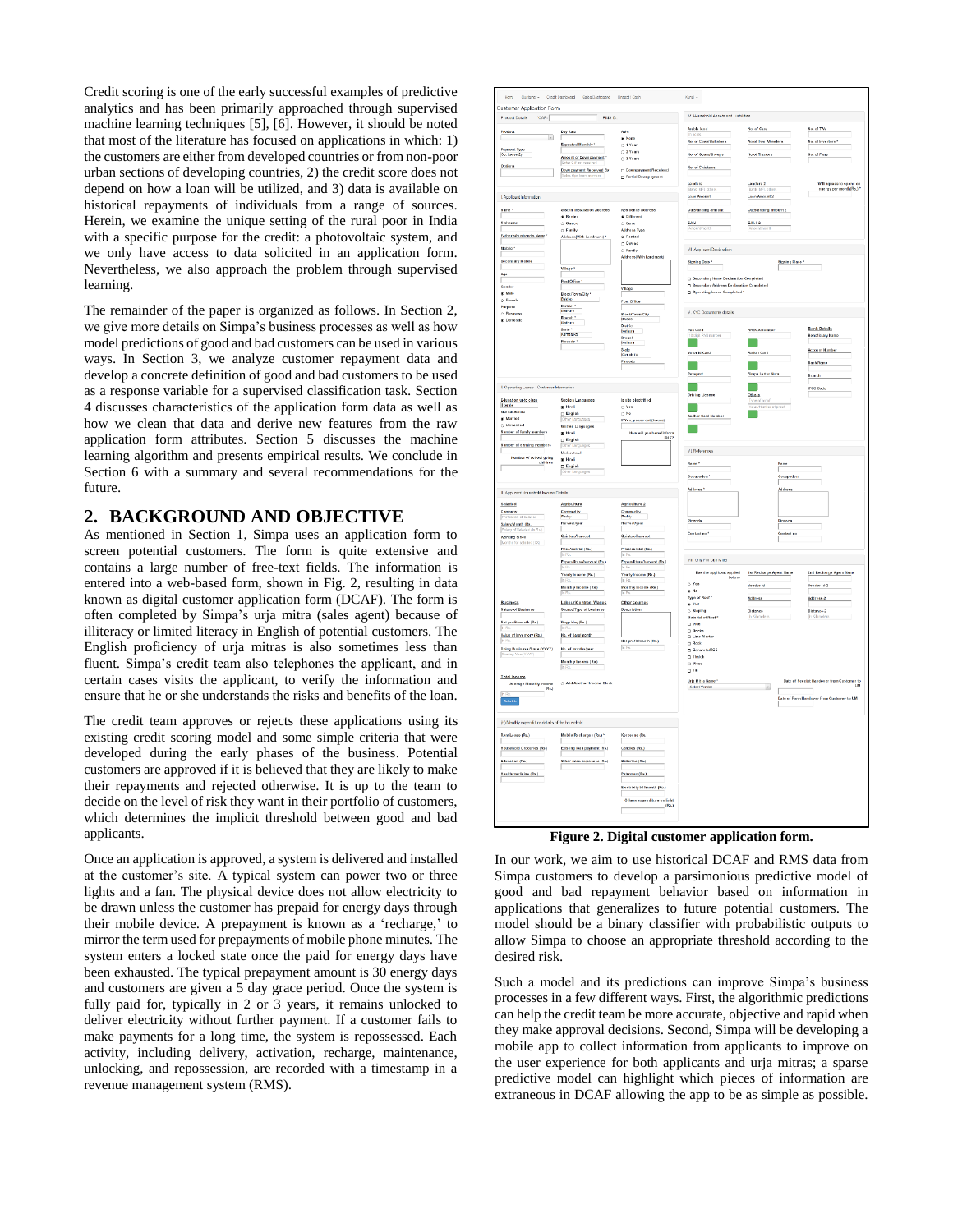

**Figure 4. The distribution densities of the final status of accounts relative to the number of recharges in the first 180 days of the account. Unlocked accounts are in blue, accounts that are still making payments are in light red and repossessed accounts are in green. The final status of the accounts was determined at a snapshot in late January 2015.**

Third, the model-based predictions can help Simpa better understand the risks of their customer portfolio as they move towards securitizing their loans.

# **3. CUSTOMER REPAYMENT ANALYSIS**

The first step in developing the predictive model is understanding the patterns by which customers recharge their systems leading ultimately to either unlocking or repossession. Ideally we would have liked to use this final status as a binary class label for the machine learning task. Unfortunately, however, since Simpa only started operations in Uttar Pradesh under the current financing model in April 2011 (at a limited scale initially), there are very few customers in the available data who have been either unlocked or repossessed. Moreover, although unlocking is quite automatic and gives us a clean label of good customers, repossession is a biased indicator of a bad customer. Some bad customers' systems may be repossessed at different times simply due to the logistics involved with repossession. Also, sometimes systems are not repossessed from customers engaged in agriculture who are suffering a poor crop yield to give them a second chance. Therefore, we must define some other indicator of good and bad customers.

In lieu of using the final customer state as the class label, we desire a variable that can be calculated early in the customer relationship to ensure enough samples and that is indicative of the final state. There were a number of such 'intermediate' variables that would serve as good proxies for customer payment performance, many of which were highly correlated with one another. To determine which variable to use, we examine the relationship between the candidate intermediate variables and the final status of accounts, with the hope to find a variable that can distinguish the worst performing customers (those that had their units repossessed) from the rest (those customers who were able to keep up with their payments or payed off the cost of their unit entirely).

We settle on using the number of recharges in the first 180 days as our intermediate variable. As is demonstrated in Fig. 3, this measure of payment activity does a fairly good job of distinguishing weaker accounts from the rest. The data suggests that an account that has made more payments in its first 180 days is more likely to continue to make payments or pay for the entire



**Figure 3. The distribution densities of the day payments. Accounts that had fewer than three recharge payments in the first 180 days are in cyan; those that had more are in light red.**

unit than be repossessed. In particular, an account that made three or fewer payments in its first 180 days has a 60% chance of being repossessed (again, an imperfect measure of poor performance).

Another way to test the effectiveness of the intermediate variable is to see how well it determines the status of the account at the end of a year, which though not a proper measure of a 'final' status, gives a longer-term measure of performance than 180 days. And instead of using the three categories of 'unlocked,' 'repossessed' and 'ongoing,' a better proxy for performance, the account's 'day payments,' can be used. Simpa measures day payments as the total amount of recharge payments divided by the daily rate of the loan. This calculation then yields a day payment of around 360 if an account has kept up with the loan payment schedule over the course of the year, but less than 360 if an account has fallen behind.

As shown in Fig. 4, again, accounts that had fewer than three recharge payments in the first 180 days were much less likely to have kept up with payment schedule at the end of the year than those who had three or greater recharge payments. Note though that the separation is not perfect—there are customers that managed to catch up, reaching 300 or more day payments by the end of a year. Similarly, there are customers that managed to fall behind. One feature of the data is that customers do have a tendency to fall behind their payment schedule, which makes sense given the cashpoor nature of the local economy.

# **4. FEATURE EXTRACTION**

With the class labels defined, the next step in setting up the machine learning problem is to extract features. DCAF, shown in Fig. 2, is the source of the raw data. It includes questions about demographics, sources of income, assets, expenses, reasons for wanting a system, etc.

A number of variables in the DCAF data are missing, in some cases due to data entry error and in others due to certain questions not being asked. We considered a few alternatives for dealing with missing values but settled on assigning a new label in the case of a missing categorical variable (such as, roof type or languages understood, for example). For numeric variables, we replace missing observations with the mean of non-missing values from the training set, and include a dummy variable equal to 1 if the observation is missing, and 0 otherwise.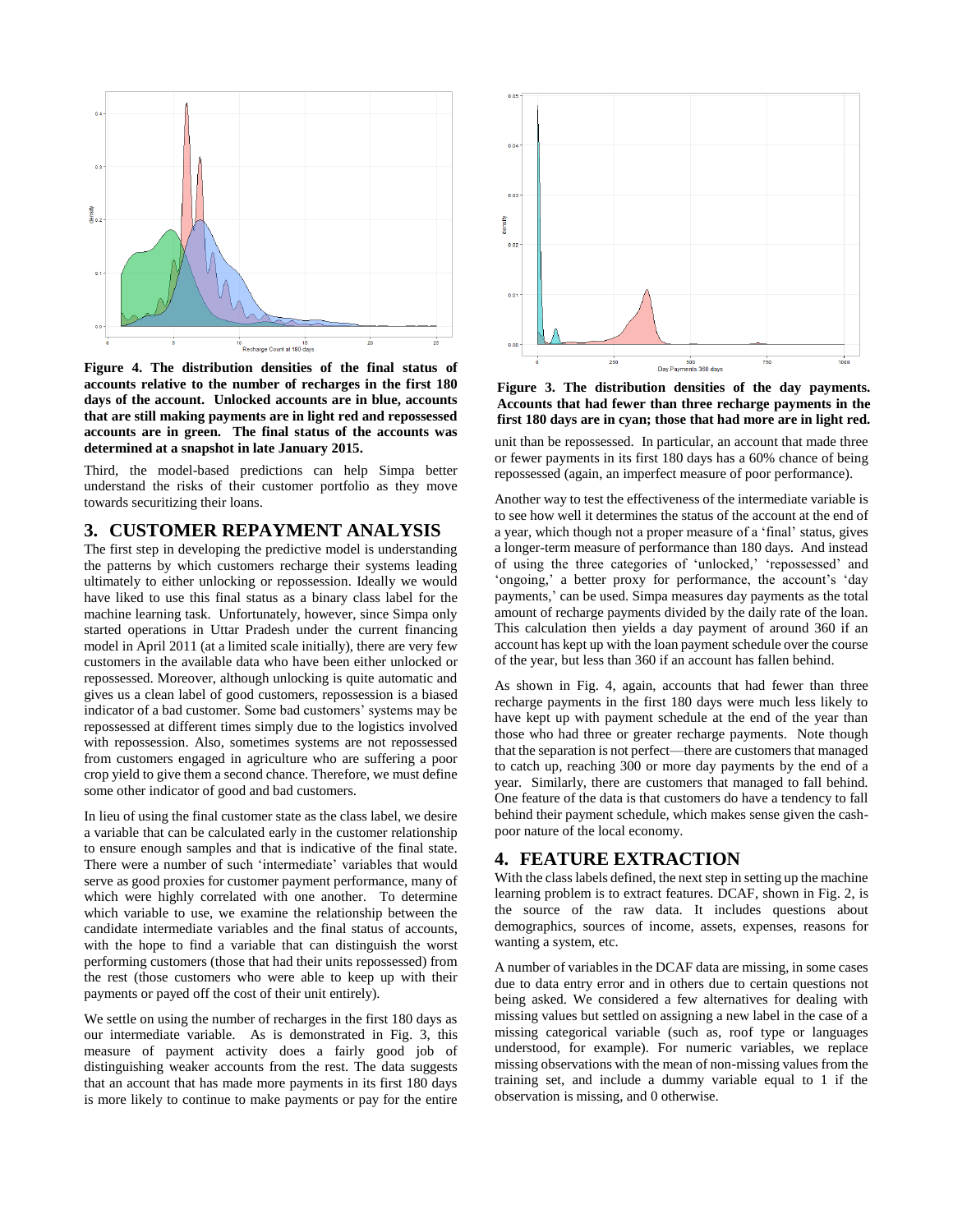|  |  |  |  |  |  |  |  |  | Table 1. Sample of recoding for nature of business variable. |  |  |  |  |  |
|--|--|--|--|--|--|--|--|--|--------------------------------------------------------------|--|--|--|--|--|
|--|--|--|--|--|--|--|--|--|--------------------------------------------------------------|--|--|--|--|--|

| <b>Nature of Business</b>        | <b>Recoded Value</b>         |
|----------------------------------|------------------------------|
| Animal husbanded                 | <b>Livestock Business</b>    |
| Animals business                 | <b>Livestock Business</b>    |
| Ara Machine                      | Skilled Labour/Driver        |
| Arif Vairayte pailesh            | <b>Restaurant and Hotel</b>  |
| Ata Chakki                       | Grains/Fruits                |
| Atta Chaki                       | Grains/Fruits                |
| Atta Chakki                      | Grains/Fruits                |
| Auto                             | Vehicle Sales and Repair     |
| auto parts shop                  | Vehicle Sales and Repair     |
| <b>Auto Dealer</b>               | Vehicle Sales and Repair     |
| Auto driver                      | Skilled Labour/Driver        |
| auto mobile shop                 | Vehicle Sales and Repair     |
| Auto parts                       | Vehicle Sales and Repair     |
| <b>Auto Parts Repairing</b>      | Vehicle Sales and Repair     |
| Auto parts shop                  | Vehicle Sales and Repair     |
| Auto spare parts                 | Vehicle Sales and Repair     |
| Auto(Transport)                  | Skilled Labour/Driver        |
| Automobiles shop                 | Vehicle Sales and Repair     |
| Autoparts                        | Vehicle Sales and Repair     |
| <b>B.K</b> satring Matarial Shop | <b>Construction Business</b> |
| <b>Bafallo Sale Business</b>     | <b>Livestock Business</b>    |
| Bajaj Agency                     | Vehicle Sales and Repair     |
| <b>Bajaz Dealer</b>              | Vehicle Sales and Repair     |
| band                             | Tent House and Band          |
| <b>Band Business</b>             | Tent House and Band          |
| <b>Band Shop</b>                 | Tent House and Band          |
| banke bihari general store.      | <b>General Business</b>      |
| <b>Baraber</b>                   | Beauty                       |
| <b>Barber</b>                    | Beauty                       |
| bartan ki shop                   | Jewelry and Pots             |

There are also a number of fields where nearly all observations are missing, which are discarded. Recoding is done for free-text fields relating to commodities, nature of business and salaried company variables, and education into sensible categories. Two sample extracts of recodings are given in Table 1 and Table 2. Some other text fields are so non-standardized that we have to discard them.

For some numeric variables, such as number of goats owned, we recode these to categorical variables indicating 0, 1, or more than 1. Finally, we also construct new features, including normalizing by family size in a number of cases, and creating new binary indicator features for different income sources and sectors. Overall, after all processing, we arrive at 172 features.

We also make a distinction between features relating to the customer themselves (such as their demographics or employment) and variables relating to the rollout of the Simpa product (such as

|  |  |  | Table 2. Recoding for agricultural commodity variable. |  |  |
|--|--|--|--------------------------------------------------------|--|--|
|--|--|--|--------------------------------------------------------|--|--|

| Commodity       | <b>Recoded Value</b> |
|-----------------|----------------------|
| <b>Barley</b>   | Other                |
| Dhaan           | Paddy                |
| Dhan            | Paddy                |
| Jo              | Other                |
| Maize           | Other                |
| Makka           | Other                |
| Millet          | Other                |
| mustard         | Other                |
| Others          | Other                |
| Paddy           | Paddy                |
| Patato          | Potato               |
| Peace           | Other                |
| peas            | Other                |
| Potato          | Potato               |
| Sarson          | Other                |
| Sorghum         | Other                |
| Sugarcan        | Other                |
| Sugarcane       | Other                |
| Sunflower       | Other                |
| <b>Urad Dal</b> | Other                |
| weat            | Wheat                |
| Whaet           | Wheat                |
| Wheat           | Wheat                |
| Wheet           | Wheat                |
| Whhet           | Wheat                |

day rate, branch, and down payment). These latter variables, 6 in total, we term exogenous variables. These are important as they can be correlated with other variables of interest and excluding them could give misleading interpretations. But they are also not feasible to include when forecasting new regions or products. Therefore, in the following section we consider two feature sets, including and excluding these exogenous variables.

# **5. PREDICTIVE MODEL**

In Section 3 and Section 4, we have presented the two main ingredients for learning the predictive model: the outcome variable and the predictors. In this section, we discuss the final ingredient: the machine learning algorithm and give empirical performance results.

#### **5.1 LASSO-Regularized Logistic Regression**

As mentioned in Section 2, we would like to learn a binary classifier with probabilistic outputs in order to allow for different operating points corresponding to different classifier thresholds and levels of risk for the credit team to choose among. Also, we would like to have some level of human interpretability for the learned model to give intuition and understanding to Simpa about their portfolio.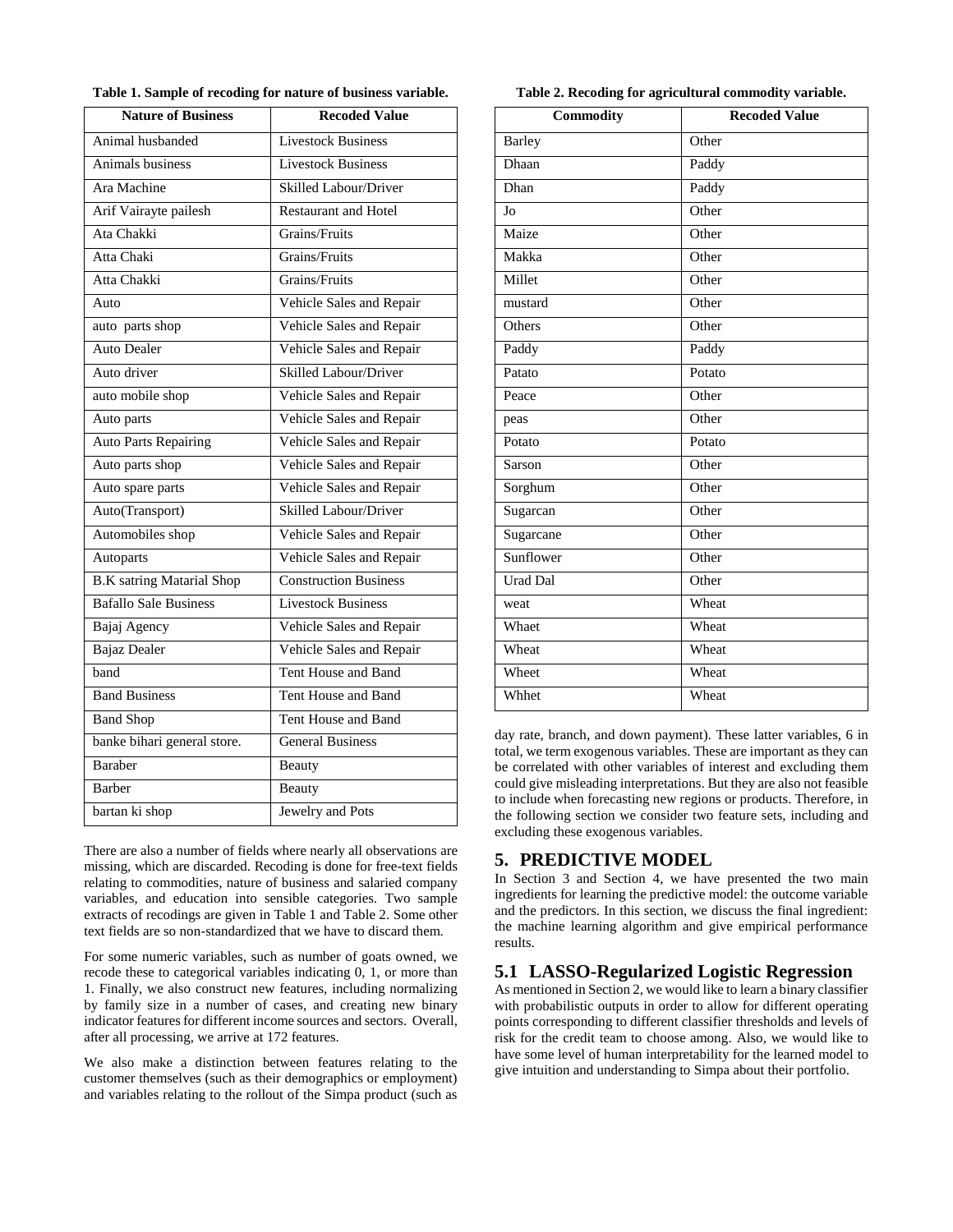**Table 3. Class frequencies in the training and test sets.**

|                     | N    | <b>Proportion</b><br>Good | <b>Proportion</b><br><b>Bad</b> |
|---------------------|------|---------------------------|---------------------------------|
| <b>Training Set</b> | 2456 | 0.87                      | 0.13                            |
| <b>Test Set</b>     | 1903 | 0.82                      | 0.18                            |

Decision trees and decision lists, although very interpretable, do not have probabilistic outputs. Ensemble methods and neural networks are not very interpretable. Logistic regression and support vector machines (with linear kernel) can produce scores between zero and one, and their coefficients can be meaningfully examined by people. Therefore such methods are appropriate for the problem at hand and either would suffice. Both algorithms tend to produce models with similar generalization performance; we go with logistic regression.

In addition, to achieve the parsimony required for simplifying the DCAF form and improving user experience, we would like to learn a sparse model containing few features with non-zero coefficients. To achieve this, we regularize the logistic regression with the LASSO penalty. The penalty also serves to prevent overfitting.

#### **5.2 Training and Test Sets**

Ultimately in operation, the model will be trained on all available labeled data, but for the purpose of evaluating the performance of the classifier, we temporally divide our data into two sets. The first set contains customers activated between April 1, 2011 and July 25, 2014, which we use as the training set. The second set contains customers activated between July 26, 2014 and November 21, 2014, which we use as the test set. Recall that it takes 6 months after activation for a customer to acquire a good or bad label, so the remaining customers in our data set, which was pulled on May 21, 2015, cannot be used for evaluation purposes. The sample sizes and class proportions for the training and test sets are given in Table 1. The test set contains a bit more bad customers.

# **5.3 Learned Models**

We apply the LASSO-regularized logistic regression algorithm on the training set with two different sets of the features. First, we model the raw attributes and derived features strictly from DCAF, and second, we additionally include the exogenous variables like branch and day rate discussed earlier. We sweep over different values of the regularization parameter and rank the importance of the variables by the order in which they enter into learned models as the regularization parameter decreases. We use the so-called 'one standard error rule' with the area under the curve (AUC) performance metric to determine the regularization parameter value for prediction. The ranked features for the DCAF model are given in Table 2 and for the DCAF with exogenous variables in Table 3. The last column (Imp.) indicates the impact of a feature, i.e. whether a positive change in that feature increases or decreases the probability of a customer being labeled as good.

We note that the top DCAF features and their ranks in both models are very similar to each other, indicating a level of stability in the learning. For example, we can see that males are less likely to be good customers than females in both models and that a person whose nature of business is skilled labor or driver is also less likely to be a good customer. Many of the features included in the models

**Table 4. Top features in DCAF-only logistic regression model ranked by model entry with different regularization parameters and an indication of direction of impact. An asterisk indicates features included in the final one standard error rule predictive model. Other lower-ranked features are also included in the model, but are omitted here due to space.**

| Rank            | Feature                                         | Cat.     | Imp.                     |
|-----------------|-------------------------------------------------|----------|--------------------------|
| 1               | *gender = male                                  | demo.    |                          |
| $\overline{c}$  | *nature of business = skilled<br>labour/driver  | bus.     |                          |
| $\overline{c}$  | *(value of inventory)/(family<br>size)          | bus.     |                          |
| $\overline{4}$  | *arable land                                    | agri.    |                          |
| 5               | *nature of business $=$<br>grains/fruits        | bus.     |                          |
| 5               | *power cut                                      | demo.    | $^{+}$                   |
| 5               | *spoken languages                               | demo.    | $^{+}$                   |
| 5               | *understand languages                           | demo.    | $^{+}$                   |
| 5               | *written languages                              | demo.    | $^{+}$                   |
| 10              | *commodity $2 =$ potato                         | agri.    |                          |
| 11              | $agriculture = true$                            | agri.    |                          |
| $\overline{11}$ | *price per quintal                              | agri.    |                          |
| 11              | *salaried company = milk                        | salaried |                          |
| 14              | *number of cows $\geq$ 3                        | asset    | $^{+}$                   |
| 14              | *age                                            | demo.    | $^{+}$                   |
| 14              | *commodity $2 =$ paddy                          | agri.    | $^{+}$                   |
| 14              | *battery expense                                | expense  | $\equiv$                 |
| 14              | *distance to first recharge agent               | demo.    | $\overline{\phantom{0}}$ |
| 14              | *(loan repayment)/(total<br>expense)            | expense  |                          |
| $\overline{20}$ | *(candle expense)/(family size)                 | expense  |                          |
| 20              | *(other expense)/(family size)                  | expense  |                          |
| 20              | *nature of business = beauty                    | bus.     |                          |
| 20              | *(loan repayment)/(total<br>expense)            | expense  | $\! + \!\!\!\!$          |
| 24              | $*$ nature of business = tent house<br>and band | bus.     |                          |
| 24              | *price per quintal                              | agri.    |                          |
| 24              | *(total monthly expense)/(family<br>size)       | expense  |                          |

are demographic, related to the profession, or related to expenses. The model with exogenous variables is more compact, having only 12 features in the final predictive model, and as we shall see in the next section also more accurate on the test set. It seems that many DCAF features are needed to capture the information in the exogenous variables, and that too imperfectly. Only this small set of features can be elicited in an updated DCAF mobile app.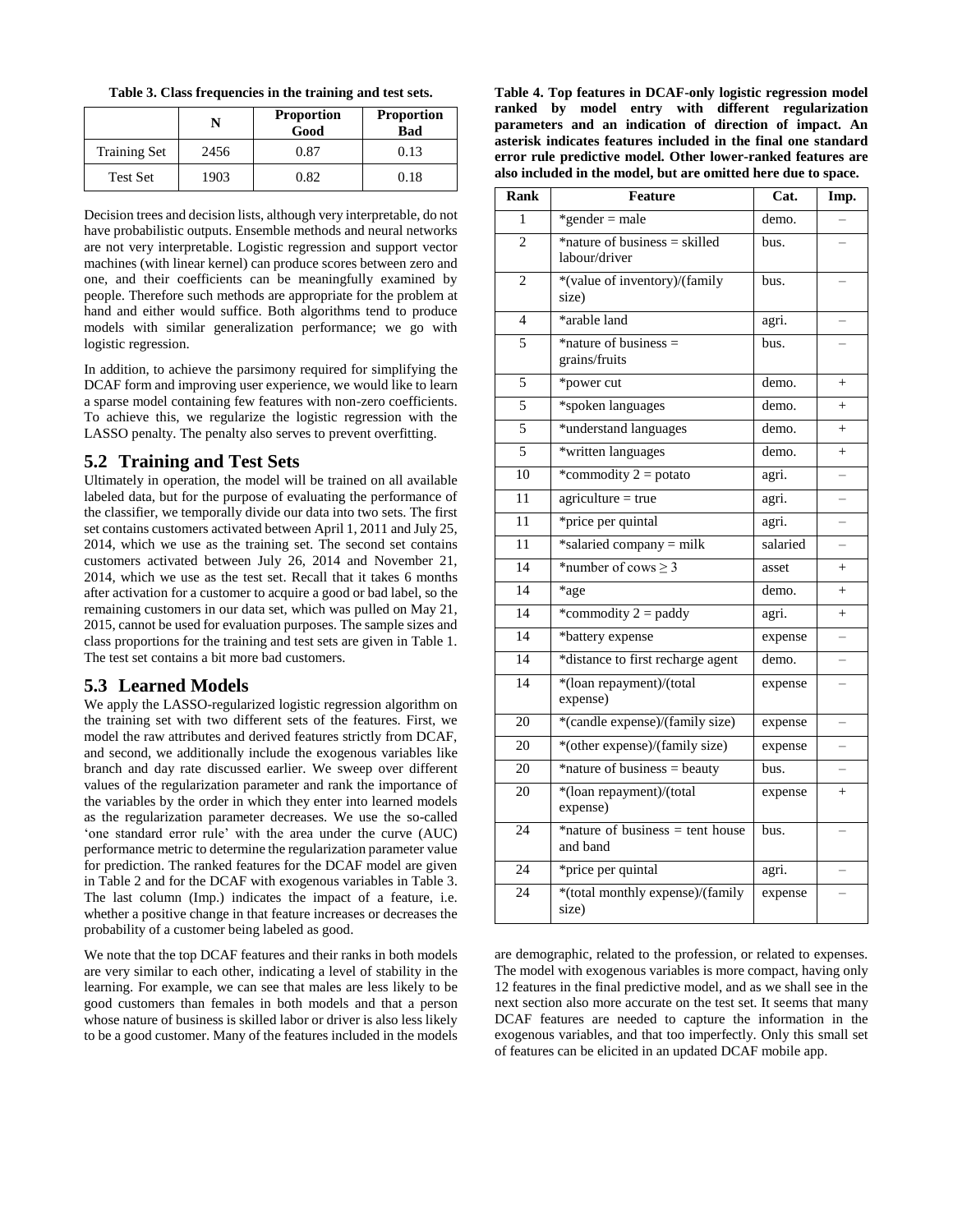**Table 5. Logistic regression model with both DCAF features and exogenous features ranked by model entry with different regularization parameters and an indication of direction of impact. An asterisk indicates features included in the final one standard error rule predictive model.**

| <b>Rank</b>    | Feature                                           | Cat.     | Imp.                     |
|----------------|---------------------------------------------------|----------|--------------------------|
| 1              | *day rate                                         | exog.    |                          |
| $\overline{c}$ | $*$ gender = male                                 | demo.    |                          |
| $\overline{3}$ | *branch = Mathura                                 | exog.    |                          |
| $\overline{4}$ | *arable land                                      | agri.    |                          |
| $\overline{4}$ | *branch = Bareilly-1                              | exog.    | $^{+}$                   |
| $\overline{4}$ | *down payment = $2500$                            | exog.    |                          |
| $\overline{4}$ | $*$ nature of business = skilled<br>labour/driver | bus.     |                          |
| $\overline{4}$ | *spoken languages                                 | demo.    | $^{+}$                   |
| $\overline{4}$ | *(value<br>of inventory)/(family<br>size)         | bus.     |                          |
| 10             | *understand languages                             | demo.    | $^{+}$                   |
| 10             | *written languages                                | demo.    | $^{+}$                   |
| 12             | *nature of business $=$<br>grains/fruits          | bus.     |                          |
| 13             | $agriculture = true$                              | agri.    |                          |
| 13             | commodity $2 =$ potato                            | agri.    |                          |
| 13             | (candle expense)/(family size)                    | expense  | $\overline{\phantom{0}}$ |
| 13             | price per quintal                                 | agri.    |                          |
| 13             | salaried company = milk                           | salaried |                          |
| 18             | age                                               | demo.    | $^{+}$                   |
| 19             | battery expense                                   | expense  | $\overline{a}$           |
| 19             | distance to first recharge agent                  | demo.    |                          |
| 19             | monthly labour income                             | labour   | $^{+}$                   |
| 19             | address type $=$ owned                            | demo.    | $^{+}$                   |
| 23             | number of cows $\geq 3$                           | asset    | $^{+}$                   |
| 23             | family size                                       | demo.    | $^{+}$                   |
| 23             | nature of business $=$ beauty                     | bus.     | $\overline{\phantom{0}}$ |
| 23             | (loan repayment)/(total expense)                  | expense  | $^{+}$                   |
|                |                                                   |          |                          |

# **5.4 Performance Results**

In this section, we present the classification accuracies of the models given in Section 5.3. We plot the receiver operating characteristic (ROC) and use the area under the curve (AUC) of the ROC as the performance metric of interest because of the different operating points envisioned in the application of interest. We examine the accuracy through tenfold cross-validation within the training set to understand the performance in an in-sample setting and by applying the models to the test set to understand the performance in the typical use case for the model: future prediction.

In addition to the two logistic regression models, we also examine classification accuracy of two benchmark models. The first is a basic scalar score variable that Simpa currently uses in its operations as discussed earlier, and the second is this score plus the



**Figure 5. Receiver operating characteristic on the test set. Top panel is with exogenous variables and bottom panel is without exogenous variables. The blue and purple lines are the DCAFbased logistic regression. The red and green lines are the benchmarks.**

| Table 6. Area under the curve results. |  |  |  |
|----------------------------------------|--|--|--|
|----------------------------------------|--|--|--|

| <b>Feature Set</b>              | Cross-<br><b>Validation</b> | <b>Future</b><br><b>Test</b> |
|---------------------------------|-----------------------------|------------------------------|
| <b>Benchmark</b>                | 0.546                       | 0.477                        |
| Benchmark + exogenous variables | 0.642                       | 0.537                        |
| <b>DCAF</b>                     | 0.722                       | 0.563                        |
| $DCAF + exogenous variables$    | 0.699                       | 0.628                        |

exogenous variables. In each benchmark model, both the score and its square are included in a simple logistic regression. It is worth emphasizing, however, that these benchmarks will at best only proxy the process Simpa uses to assess new customers. In practice, the Simpa credit team uses a combination of the score variable and other criteria.

The AUC values for the different models in the cross-validation and out-of-sample testing settings are given in Table 6. We can see that the future prediction performance is worse than the in-sample cross-validation performance, and that the performance generally increases with a greater number of variables. On this test set, the future prediction performance of the score variable benchmark by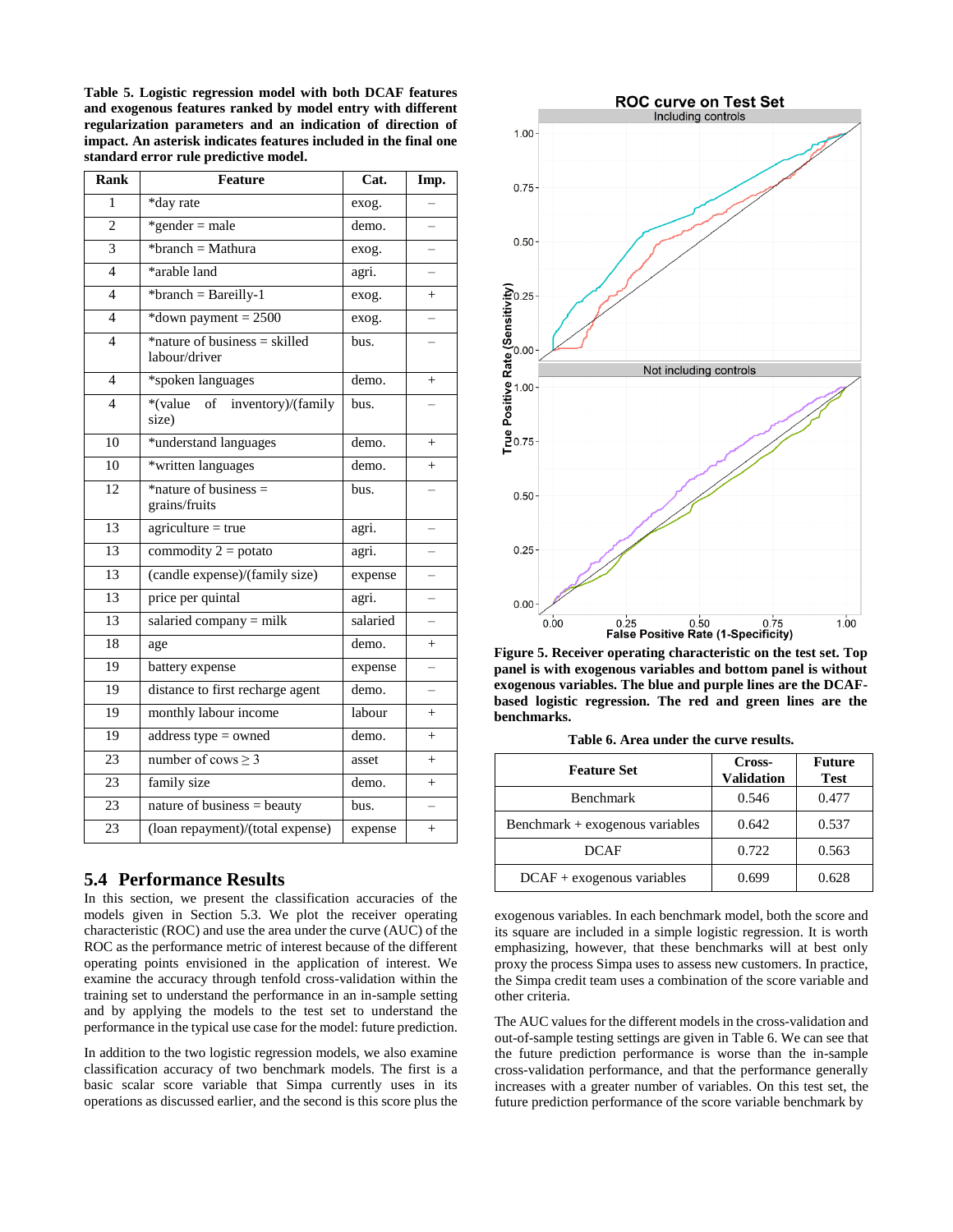itself is actually worse than random guessing. The best performance on the test set is achieved with the DCAF features plus exogenous variables. Examining the ROCs for the test set in Fig. 5, we see that this model is best for nearly all operating points.

The future test performance is worse than the cross-validation performance because of non-stationarity in the customer population distribution. Machine learning methods assume identically distributed data in the training and test sets, but this is not true in our data. Since Simpa, as a startup company, is expanding its customer base rapidly this year (corresponding to the test set), it is entering new markets and taking applications from people with slightly different characteristics than before (the population in the training set). This makes our study an interesting application of forecasting in a real-world setting where a number of assumptions often made in machine learning do not hold.

Another way to interpret the results is shown in Fig. 6, which plots the proportion of bad customers as a function of the classifier threshold using predictions from the DCAF plus exogenous variables model. By using this model to accept those customers most likely to be good, Simpa could have reduced the rate of bad customers accepted by almost one third (18% to 12.5%) while still accepting around 70% of customers. Of course, whether implementing this strategy is sensible also depends on other business factors.

The overall accuracy we see is not as high as is achieved in other classification problems related to credit scoring [6] or in other application domains. We hypothesize this could be for a number of reasons. First, our data set only contains customers that were approved and does not contain applicants rejected by the credit team. The bad customers in our data set were accepted and had systems installed, but then were delinquent in payments. The fact that we were not able to achieve a very high rate of accuracy suggests that Simpa's existing process was doing a fairly good job of vetting customers. Second, future repayment behavior is hard to predict without features on past repayment behavior. As discussed previously, individuals in developing countries often do not have the same financial history available when building credit scores as in developed country applications. Additionally, there are external factors that affect repayment behavior that cannot be known at the time of application, such as if the photovoltaic system needs constant repair. Third, the population characteristics are changing over time, as previously discussed. Fourth, it could be that DCAF data is simply not that predictive of future repayment behavior, and other data sources (discussed more in Section 6) could be more informative. Nevertheless, we think the 0.628 AUC on the test set using DCAF features and exogenous variables is of sufficient quality to have value for Simpa's operations going forward, certainly as a supplementary model to the currently used benchmark score, which we saw has no predictive power for the class label in our test set.

#### **6. CONCLUSION**

We have analyzed Simpa Networks' DCAF and RMS data to develop a classifier that predicts whether a potential customer of a solar photovoltaic system is likely or unlikely to keep up with payments. We have performed a good amount of cleaning and preparation on the DCAF data to transform it into a state amenable to statistical modeling and have defined an indicator of good and bad customers from the records in RMS data using the number of recharges in the first 6 months after activation.

We have used LASSO-regularized logistic regression and obtained a sparse model containing only 12 features that generalizes to new



**Figure 6. Proportion of bad customers as a function of the classifier threshold.**

unseen test samples in the future. The classification problem is difficult because the signal to be estimated is weak and the classification performance on future test samples is worse than on in-sample cross-validation testing due to changes in the customer characteristics over time. However, the accuracy is sufficiently high that we plan on integrating the predictive modeling into Simpa's operations soon.

In conducting this project, we have noted several recommendations and discovered several directions for future work. Simpa can consider prioritizing variables listed in Table 4 and Table 5 as they are the primary drivers of the model. These variables would benefit from accurate capture in the future; therefore a focus for training Simpa urja mitras on their level of importance in effectively capturing would be helpful. In addition to this, these variables can be prioritized in an updated mobile app for data capture as well.

Given the output of the model, if Simpa wishes to keep a similar risk profile (current data shows approximately 18% of customers being bad), they should consider keeping the current threshold to maintain that level of risk. The business may benefit from this guideline being relaxed in certain situations, such as when rapid acquisition (and a resulting network effect of word of mouth) would be of higher importance. Situations such as this could arise in expansions to entirely new regions or otherwise sparse areas.

Through the data cleansing process, several variables could have been important to the model, but had too much missing data or were too non-standardized to be effectively leveraged, for example the reason for no electricity and the benefit. These variables' data capture should be refined going forward as they may have future benefit on future iterations of the model. Moreover, the DCAF form can be updated to have discrete choices in the fields we recoded from free text in Section 4. In addition to this, there are several contextual elements which aren't included within the data such as mobile phone data [7], as well as previous loan or credit information, which could be useful to the model going forward. Partnerships with other organizations may be needed to obtain such information.